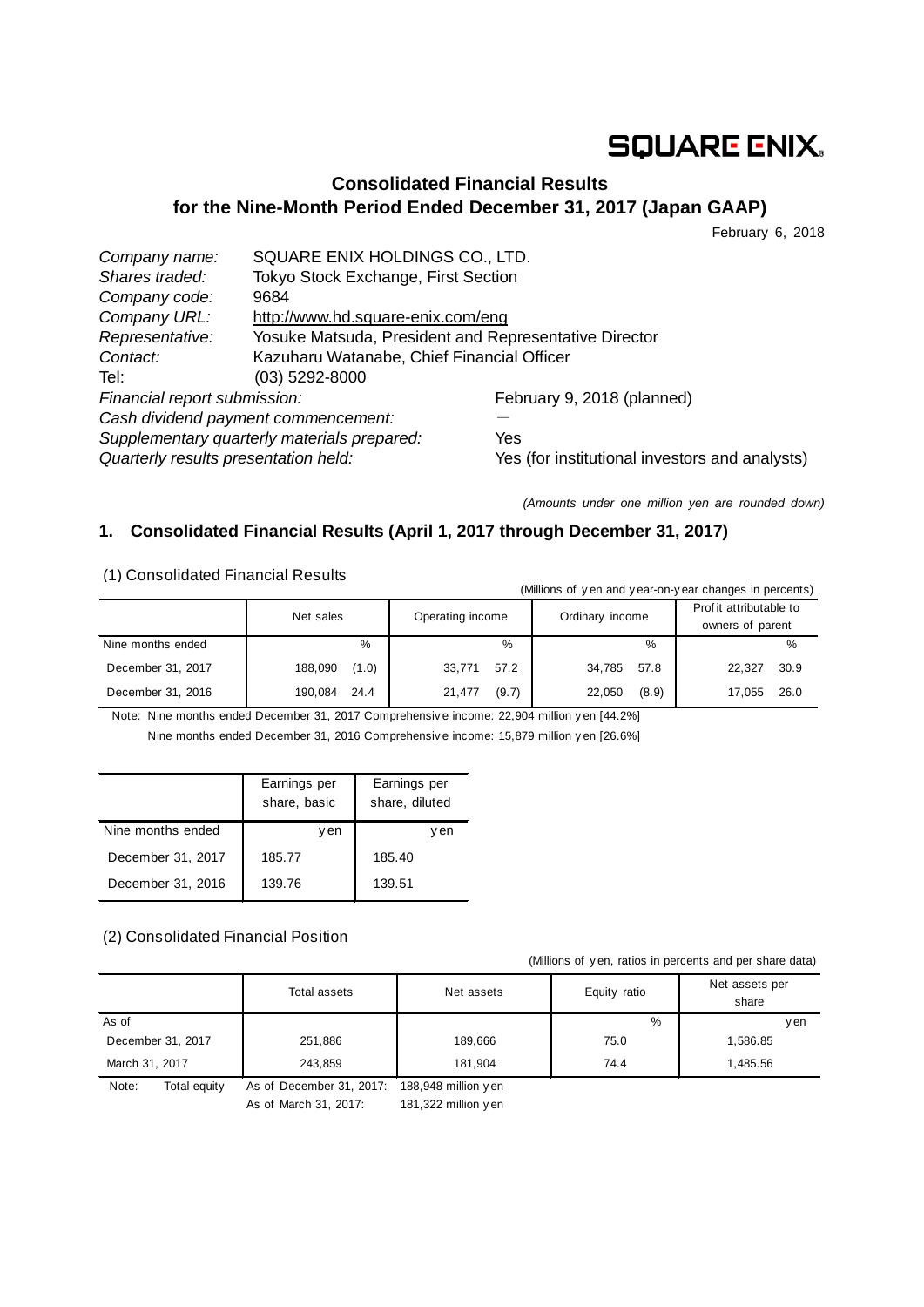## **2. Dividends**

|                                                      | Dividends per share |                         |     |                 |                  |  |  |
|------------------------------------------------------|---------------------|-------------------------|-----|-----------------|------------------|--|--|
|                                                      | 1Q                  | 2Q<br>3Q<br>4Q<br>Total |     |                 |                  |  |  |
|                                                      | yen                 | yen                     | yen | yen             | yen              |  |  |
| Fiscal year ended<br>March 31, 2017                  |                     | 10.00                   |     | 40.00           | 50.00            |  |  |
| Fiscal year ending<br>March 31, 2018                 |                     | 10.00                   |     |                 |                  |  |  |
| Fiscal year ending<br>March 31, 2018<br>(projection) |                     |                         |     | 30.00<br>~14.00 | 40.00<br>~148.00 |  |  |

Note: No change in Dividend projection from previous announcement

## **3. Consolidated Forecasts (April 1, 2017 to March 31, 2018)**

|                             | (Millions of yen, year-on-year changes in percents and per share data) |               |                         |                        |                                                                |                        |                       |                        |                   |
|-----------------------------|------------------------------------------------------------------------|---------------|-------------------------|------------------------|----------------------------------------------------------------|------------------------|-----------------------|------------------------|-------------------|
|                             | Net sales                                                              |               | Operating income        |                        | Profit attributable to<br>Ordinary income<br>ow ners of parent |                        | Earnings<br>per share |                        |                   |
| Fiscal year                 |                                                                        | %             |                         | %                      |                                                                | %                      |                       | %                      | yen               |
| ending<br>March 31,<br>2018 | 240,000<br>$\sim$ 260.000                                              | (6.6)<br>~1.2 | 25,000<br>$\sim$ 30.000 | (20.1)<br>$\sim$ (4.1) | 25.000<br>$\sim$ 30.000                                        | (19.7)<br>$\sim$ (3.6) | 16.500<br>~19.500     | (17.7)<br>$\sim$ (2.7) | 137.60<br>~162.62 |

Note: No change in consolidated forecasts from previous announcement.

#### **Others**

- (1) Significant changes among major subsidiaries during the period: No
- (2) Adoption of special accounting treatment for quarterly consolidated financial statements: No
- (3) Changes in accounting policies, procedures, and methods of presentation for consolidated financial statements
	- 1. Changes in accounting policies due to revisions to accounting standards: No
	- 2. Changes other than 1.: No
	- 3. Changes in accounting estimates: No
	- 4. Retrospective restatement: No
- (4) Outstanding shares (common stock)
	- 1. Number of shares issued and outstanding (including treasury stock):

| As of December 31, 2017                                     | 122,394,896 |
|-------------------------------------------------------------|-------------|
| As of March 31, 2017                                        | 122,373,396 |
| 2. Number of treasury stock:                                |             |
| As of December 31, 2017                                     | 3,323,876   |
| As of March 31, 2017                                        | 316,434     |
| 3. Average number of shares during the period (cumulative): |             |
| Nine-Month period ended December 31, 2017                   | 120,187,648 |
| Nine-Month period ended December 31, 2016                   | 122.034.901 |
|                                                             |             |

Disclaimer: (1) This document is a translation of the Japanese language "Kessan Tanshin" prepared in accordance with the guidelines of the Tokyo Stock Exchange. The Japanese language document shall prevail in the event any differences or discrepancies exist between this English translation and the original. (2) This earnings release is not subject to review procedures for quarterly financial statements (3) The forward-looking statements in this document are based upon the information currently available and necessarily include elements that are not entirely predictable. The achievement is not promised. Actual results may differ from the forward-looking statements in this document. (4) For additional information about forecasts, please refer to "1.Consolidated Results for the Nine-Month Period Ended December 31, 2017 (3) Qualitative information on consolidated business forecasts" section on page 5 of Supplemental Information.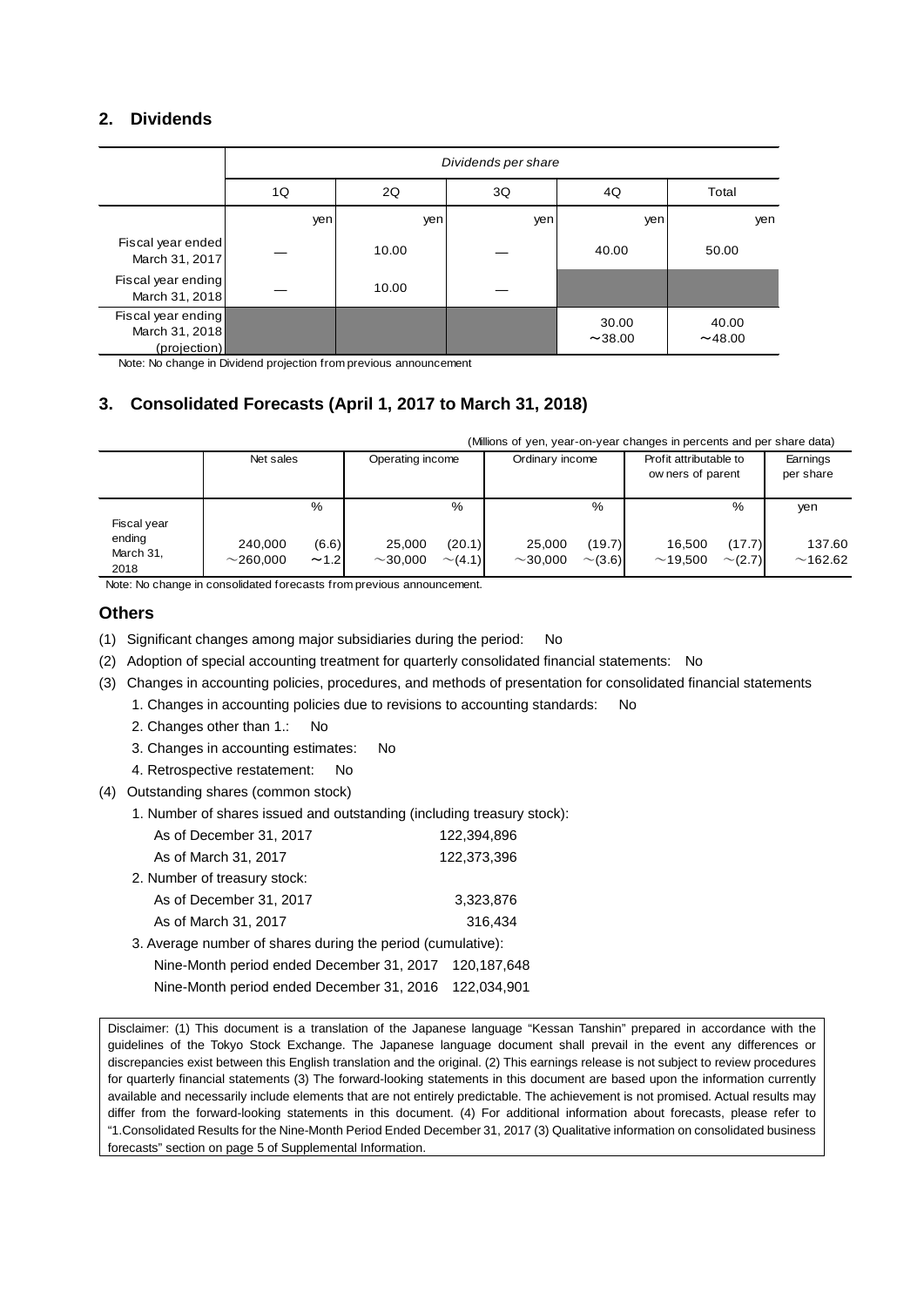## **Supplemental Information – Index**

|    |                                                                                      | Page |
|----|--------------------------------------------------------------------------------------|------|
| 1. | Consolidated Results for the Nine-Month Period Ended December 31, 2017               | 2    |
|    | (1) Analysis of consolidated business results                                        | 2    |
|    | (2) Analysis of consolidated financial position                                      | 4    |
|    | (3) Qualitative information on consolidated business forecasts                       | 5    |
|    |                                                                                      |      |
| 2. | Consolidated Financial Statements for the Nine-Month Period Ended December 31, 2017  | 6    |
|    | (1) Consolidated Balance Sheets                                                      | 6    |
|    | (2) Consolidated Income Statement and Consolidated Statement of Comprehensive Income | 8    |
|    | <b>Consolidated Income Statement</b>                                                 | 8    |
|    | Consolidated Statement of Comprehensive Income                                       | 9    |
|    | (3) Notes to Consolidated Financial Statements                                       | 10   |
|    | (Note regarding going concern assumptions)                                           | 10   |
|    | (Material changes in shareholders' equity)                                           | 10   |
|    | (Segment information)                                                                | 10   |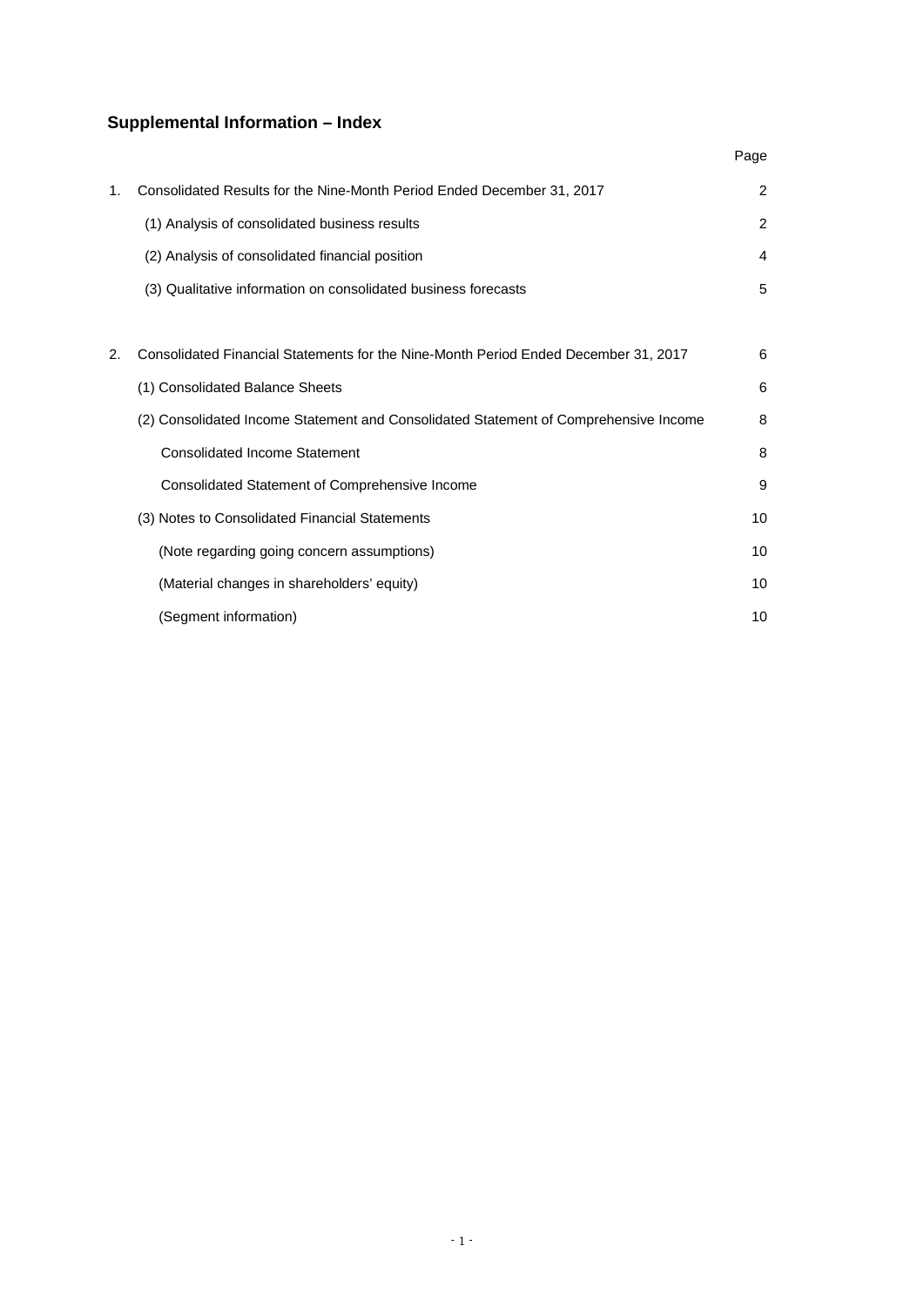#### **1. Consolidated Results for the Nine-Month Period Ended December 31, 2017**

#### (1) Analysis of consolidated business results

The Square Enix group (the "Group") is continuing determined efforts to strengthen the competitiveness and profitability of its business segments of Digital Entertainment, Amusement, Publication and Merchandising. Net sales for the Nine-Month period ended December 31, 2017 totaled ¥188,090 million (a decrease of 1.0% from the same period of the prior fiscal year), operating income amounted to ¥33,771 million (an increase of 57.2% from the same period of the prior fiscal year), ordinary income amounted to ¥34,785 million (an increase of 57.8% from the same period of the prior fiscal year), and profit attributable to owners of parent amounted to ¥22,327 million (an increase of 30.9% from the same period of the prior fiscal year).

A discussion of results by segment for the Nine-Month period ended December 31, 2017 follows.

#### • Digital Entertainment

The Digital Entertainment segment consists of planning, development, distribution, and operation of digital entertainment content primarily in the form of game. Digital entertainment content is offered to meet customer lifestyles across a variety of usage environments such as consumer game consoles (including handheld game machines), personal computers and smart devices.

During the Nine-Month period ended December 31, 2017, while "DRAGON QUEST XI: Echoes of an Elusive Age," the latest title of the "DRAGON QUEST" series and "FINAL FANTASY XII THE ZODIAC AGE" were launched, a decrease in the number of blockbuster titles resulted in net sales decline as compared to the same period of the prior fiscal year. On the other hand, strong high-margin download sales of previously released catalogue titles such as "NieR:Automata" have resulted in an increase of operating income, as compared to the same period of the prior fiscal year.

In the smart devices and PC browser area, our established lineup of popular games such as "FINAL FANTASY BRAVE EXVIUS," "HOSHI NO DRAGON QUEST," "DRAGON QUEST MONSTERS SUPER LIGHT" and "KINGDOM HEARTS Union χ" is continuing to show strong performances globally, and an increase of royalty income pushed both net sales and operating income, as compared to the same period of the prior fiscal year. In the area of massively multiplayer online role playing games, revenues from the latest expansions of "FINAL

FANTASY XIV" and "DRAGON QUEST X" led to an increase in the number of paying subscribers and disk sales, which resulted in an increase of net sale and operating income, as compared to the same period of the prior fiscal year.

Net sales and operating income in the Digital Entertainment segment totaled ¥143,574 million (a decrease of 1.8%

- 2 -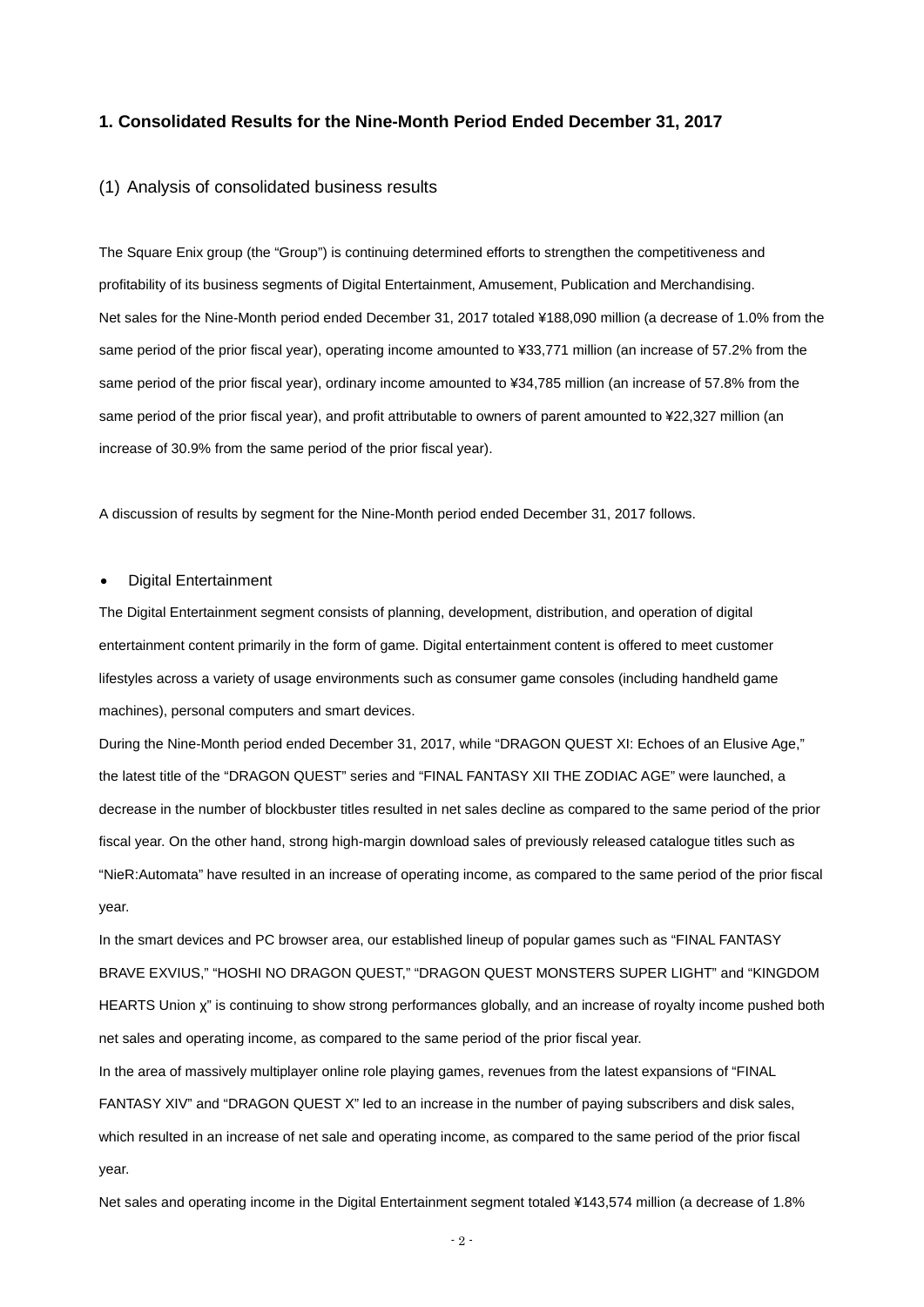from the same period of the prior fiscal year), and ¥36,378 million (an increase of 66.9% from the same period of the prior fiscal year), respectively.

#### • Amusement

The Amusement segment consists of the operation of amusement facilities and planning, development, and distribution of arcade game machines and related products for amusement facilities.

During the Nine-Month period ended December 31, 2017, operation of the amusement facilities has been showing steady performance while new amusement machine releases decreased, which led to the decline in this segment's net sales and operating income.

Net sales and operating income in the Amusement segment totaled ¥31,558 million (a decrease of 4.5% from the same period of the prior fiscal year), and ¥2,597 million (a decrease of 29.2% from the same period of the prior fiscal year), respectively.

#### **Publication**

The Publication segment consists of publication and licensing of comic magazines, comic books, and game strategy guides.

During the Nine-Month period ended December 31, 2017, sales of comic books continues strong, in particular, the digital format sales increased, as compared to the same period of the prior fiscal year.

Net sales and operating income in the Publication segment totaled ¥8,279 million (an increase of 14.1% from the same period of the prior fiscal year) and ¥1,835 million (an increase of 6.5% from the same period of the prior fiscal year), respectively.

#### **Merchandising**

The Merchandising segment consists of planning, production, distribution, and licensing of derivative products of IPs owned by the Group.

During the Nine-Month period ended December 31, 2017, sales and licensing performed strongly thanks to character goods and soundtracks derived from the Group's own IPs, as well as character goods originated in renowned thirdparty IPs.

Net sales and operating income in the Merchandising segment totaled ¥5,818 million (an increase of 23.1% from the same period of the prior fiscal year), and ¥1,559 million (a decrease of 0.4% from the same period of the prior fiscal year), respectively.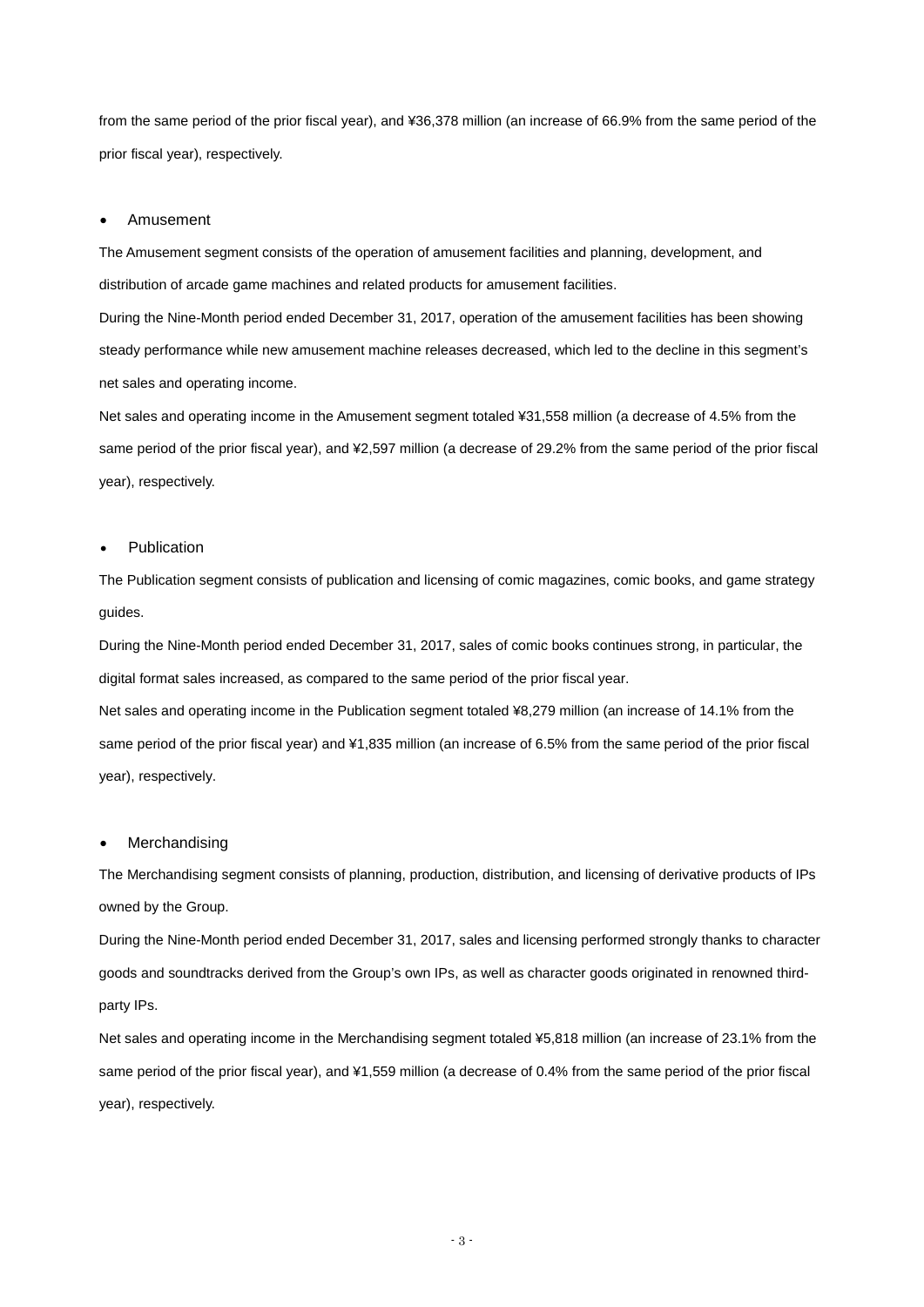#### (2) Analysis of consolidated financial position

**Assets** 

As of December 31, 2017, total current assets were ¥214,408 million, an increase of ¥5,369 million compared to March 31, 2017. This was mainly due to an increase in content production account of ¥10,284 million, while the other on current assets decreased by ¥5,461 million. As of December 31, 2017, total non-current assets were ¥37,477 million, an increase of ¥2,657 million compared to March 31, 2017. This was mainly due to increases in the property, plant and equipment of ¥1,600 million and the investments and other assets of ¥785 million.

As a result, total assets were ¥251,886 million, an increase of ¥8,027 million compared to March 31, 2017.

**Liabilities** 

As of December 31, 2017, total current liabilities were ¥54,635 million, a decrease of ¥809 million compared to March 31, 2017. This was mainly due to an increase in income tax payable of ¥5,605 million, while the other on current liabilities and provision for sales returns decreased by ¥4,215 million and ¥1,770 million respectively. As of December 31, 2017, total non-current liabilities were ¥7,584 million, an increase of ¥1,074 million compared to March 31, 2017. As a result, total liabilities were ¥62,220 million, an increase of ¥265 million compared to March 31, 2017.

Net assets

As of December 31, 2017, net assets were ¥189,666 million, an increase of ¥7,761 million compared to March 31, 2017. This was mainly due to profit attributable to owners of parent of ¥22,327 million, dividend payments of ¥6,072 million and acquisition of treasury stock of ¥9,258 million.

As a result, the consolidated equity ratio stood at 75.0% (74.4% as of March 31, 2017).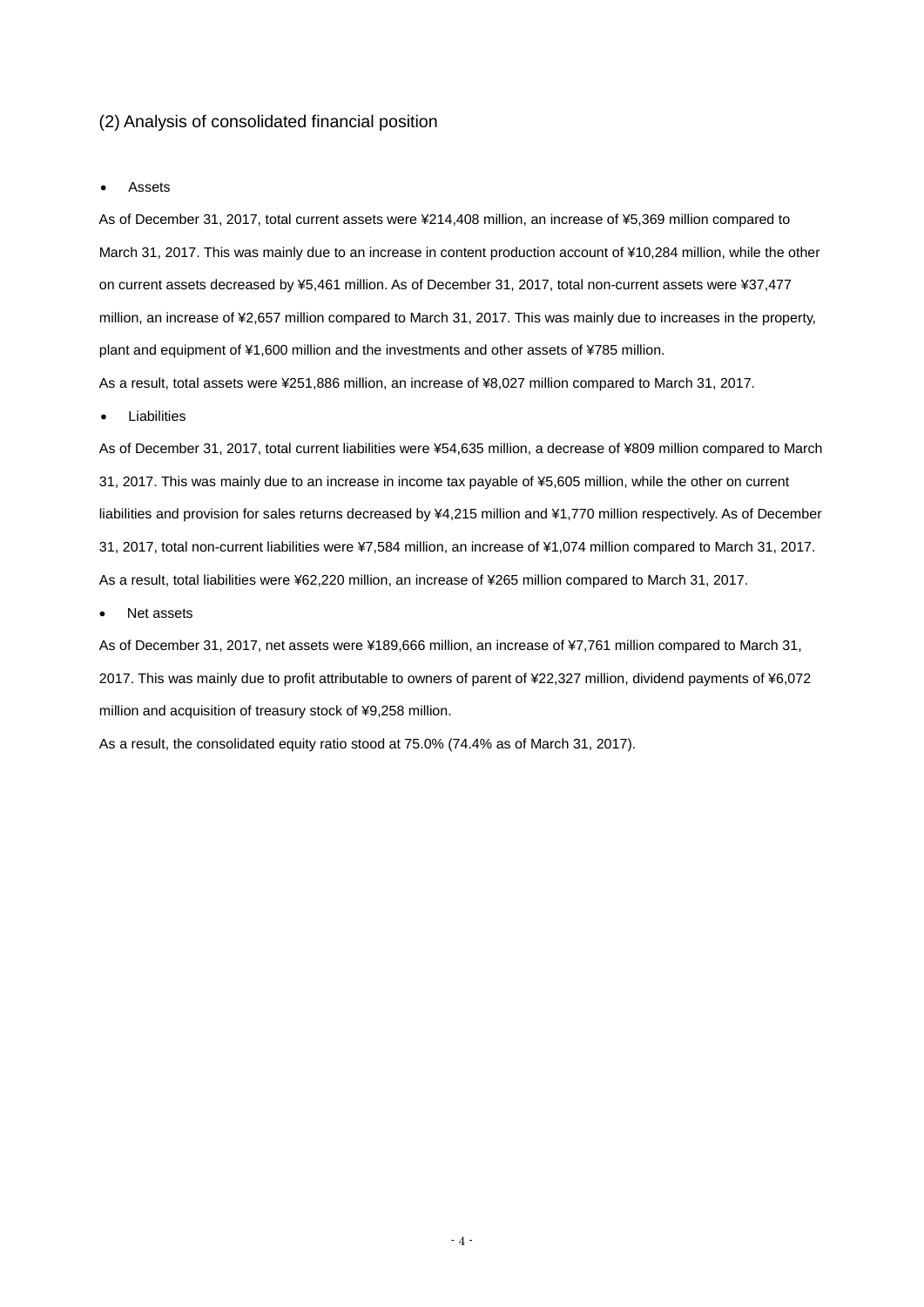#### (3) Qualitative information on consolidated business forecasts

The console game markets in North America and Europe are increasingly getting competitive and oligopolistic. On the other hand, the game content market for smart devices such as smartphones and tablet PCs centering in Japan, North America, Europe and China has been growing to surpass the console software market. Digital sales of fullgame download and premium downloadable content are rapidly increasing mainly in North America and Europe on top of the conventional package distribution. In addition, consumers' demand for new experiences such as online multi-play and live entertainment are increasing. As such, the business environment surrounding the Group is in the midst of major changes. The Group is focusing all efforts to achieve growth coupled with profits on a solid revenue foundation through introduction of responsive and flexible content development conforming to the ever-changing environment as well as diversification of profit opportunities.

Given the environmental changes described above, it is expected that the consolidated forecasts for financial results will fluctuate ever-larger. The Group, therefore, has made consolidated forecasts in a range of forecasted figures in lieu of specific figures.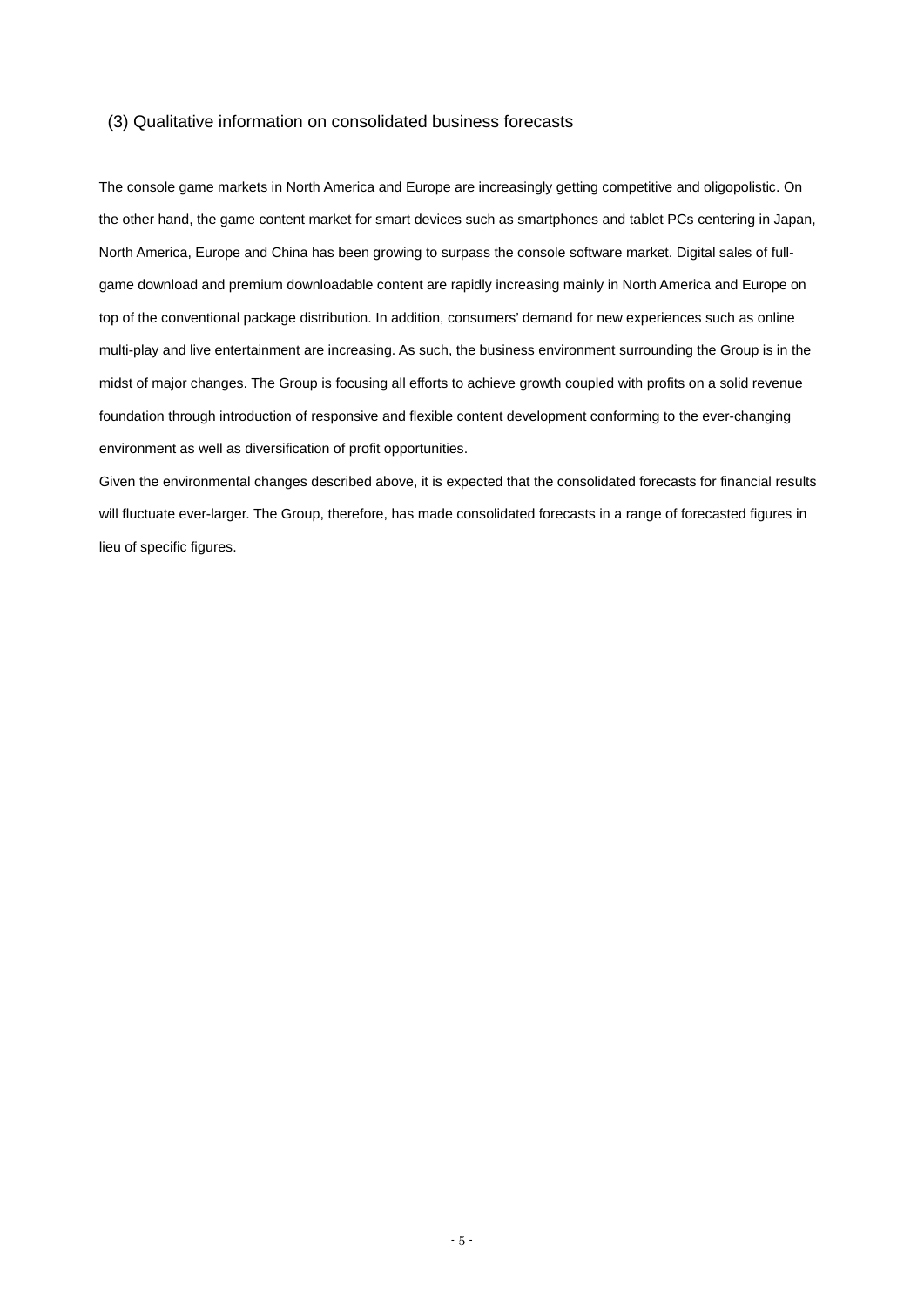## **2. Consolidated Financial Statements for the Nine-Month Period Ended December 31, 2017**

(1) Consolidated Balance Sheets

|                                     |         | (Millions of yen)                            |
|-------------------------------------|---------|----------------------------------------------|
|                                     |         | As of March 31, 2017 As of December 31, 2017 |
| Assets                              |         |                                              |
| Current assets                      |         |                                              |
| Cash and deposits                   | 129,364 | 130,820                                      |
| Notes and accounts receivable-trade | 26,053  | 24,370                                       |
| Merchandise and finished goods      | 2,820   | 3,592                                        |
| Work in progress                    | 11      | 6                                            |
| Raw materials and supplies          | 302     | 295                                          |
| Content production account          | 34,548  | 44,833                                       |
| Other                               | 16,252  | 10,791                                       |
| Allowance for doubtful accounts     | (314)   | (300)                                        |
| Total current assets                | 209,038 | 214,408                                      |
| Non-current assets                  |         |                                              |
| Property, plant and equipment       | 14,234  | 15,835                                       |
| Intangible assets                   | 4,735   | 5,006                                        |
| Investments and other assets        | 15,850  | 16,635                                       |
| Total non-current assets            | 34,820  | 37,477                                       |
| Total assets                        | 243,859 | 251,886                                      |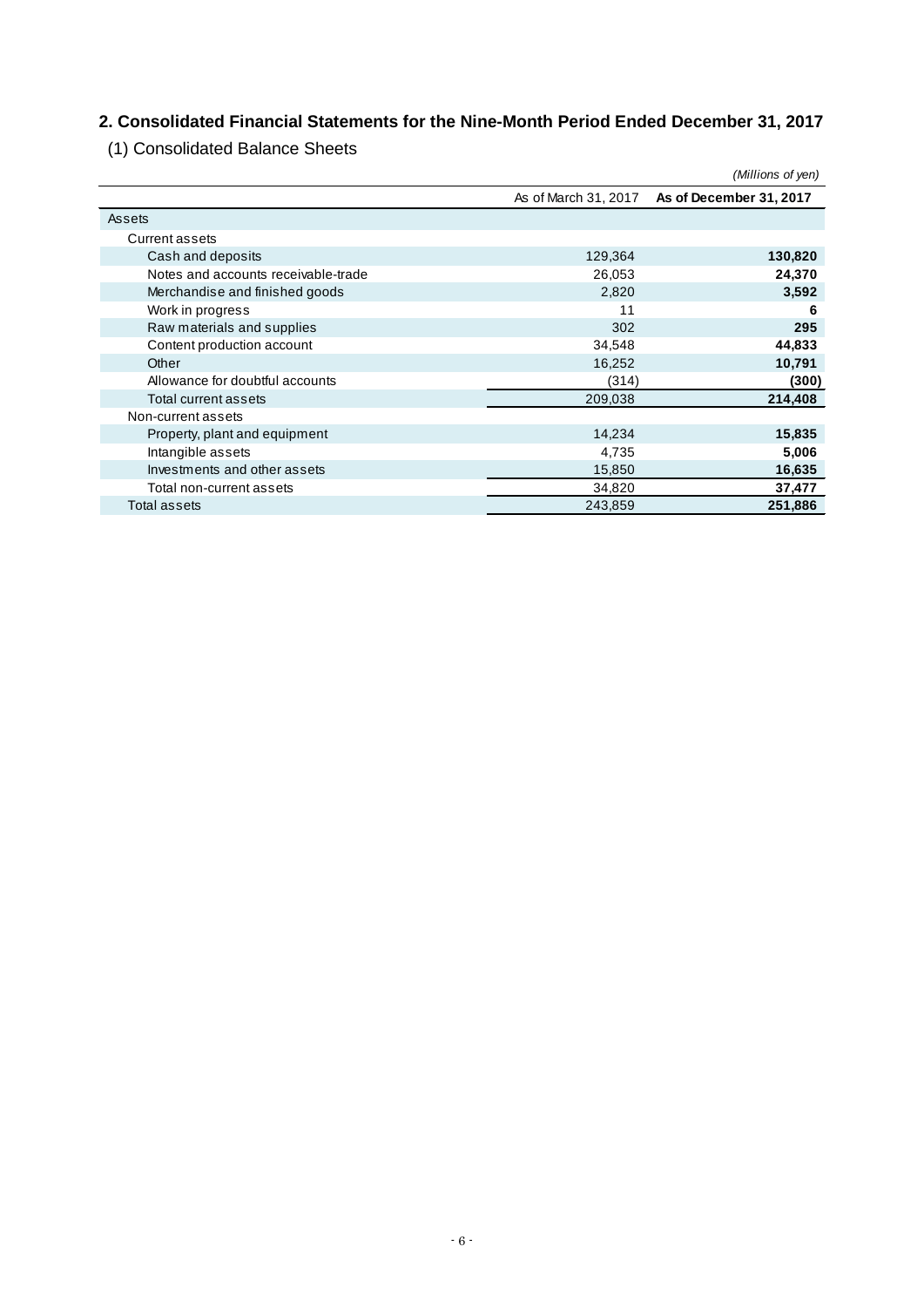|                                                       |                      | (Millions of yen)       |
|-------------------------------------------------------|----------------------|-------------------------|
|                                                       | As of March 31, 2017 | As of December 31, 2017 |
| Liabilities                                           |                      |                         |
| <b>Current liabilities</b>                            |                      |                         |
| Notes and accounts payable-trade                      | 14,220               | 14,012                  |
| Short-term loans payable                              | 8,437                | 9,166                   |
| Income taxes payable                                  | 1,665                | 7,270                   |
| Provision for bonuses                                 | 2,358                | 1,431                   |
| Provision for sales returns                           | 6,197                | 4,427                   |
| Provision for loss on game arcade closings            | 64                   | 60                      |
| Asset retirement obligations                          | 17                   |                         |
| Other                                                 | 22,482               | 18,267                  |
| <b>Total current liabilities</b>                      | 55,445               | 54,635                  |
| Non-current liabilities                               |                      |                         |
| Provision for directors' retirement benefits          | 88                   | 88                      |
| Provision for loss on game arcade closings            | 83                   | 51                      |
| Net defined benefit liability                         | 2,546                | 2,712                   |
| Asset retirement obligations                          | 2,450                | 2,802                   |
| Other                                                 | 1,340                | 1,928                   |
| Total non-current liabilities                         | 6,510                | 7,584                   |
| <b>Total liabilities</b>                              | 61,955               | 62,220                  |
| Net assets                                            |                      |                         |
| Shareholders' equity                                  |                      |                         |
| Capital stock                                         | 23,828               | 23,860                  |
| Capital surplus                                       | 53,067               | 53,099                  |
| Retained earnings                                     | 109,764              | 126,018                 |
| Treasury stock                                        | (897)                | (10, 155)               |
| Total shareholders' equity                            | 185,763              | 192,822                 |
| Accumulated other comprehensive income                |                      |                         |
| Valuation difference on available-for-sale securities | 364                  | 316                     |
| Foreign currency translation adjustment               | (4,640)              | (4,033)                 |
| Remeasurements of defined benefit plans               | (165)                | (157)                   |
| Total accumulated other comprehensive income          | (4, 440)             | (3,874)                 |
| Subscription rights to shares                         | 453                  | 578                     |
| Non-controlling interests                             | 128                  | 139                     |
| Total net assets                                      | 181,904              | 189,666                 |
| Total liabilities and net assets                      | 243,859              | 251,886                 |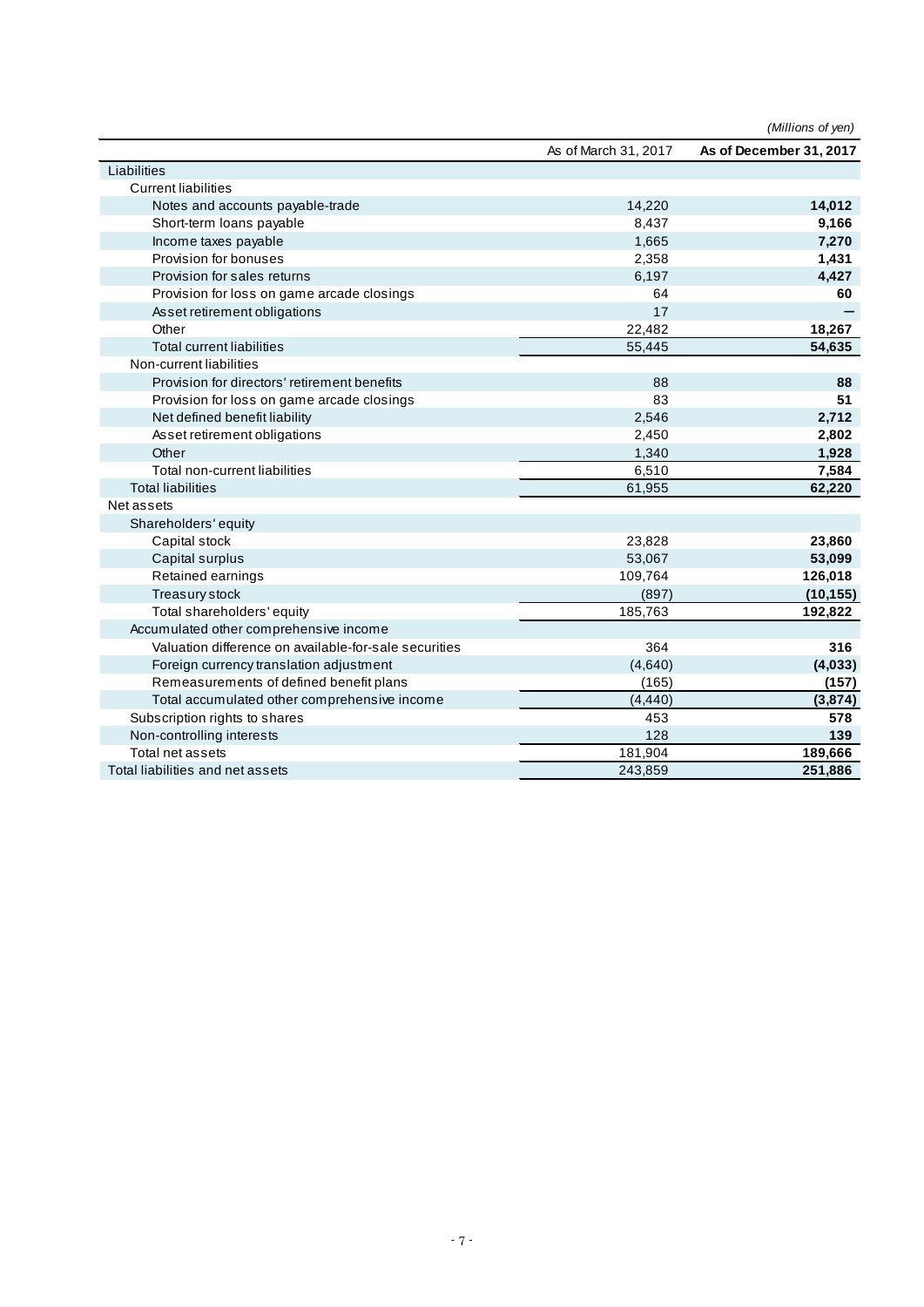|                                                        |                   | (Millions of yen) |
|--------------------------------------------------------|-------------------|-------------------|
|                                                        | Nine months ended | Nine months ended |
|                                                        | December 31, 2016 | December 31, 2017 |
| Net sales                                              | 190,084           | 188,090           |
| Cost of sales                                          | 105,326           | 94,662            |
| Gross profit                                           | 84,758            | 93,428            |
| Reversal of provision for sales returns                | 3,190             | 6,175             |
| Provision for sales returns                            | 6,440             | 4,383             |
| Gross profit-net                                       | 81,508            | 95,220            |
| Selling, general and administrative expenses           | 60,030            | 61,448            |
| Operating income                                       | 21,477            | 33,771            |
| Non-operating income                                   |                   |                   |
| Interest income                                        | 50                | 68                |
| Dividend income                                        | $\overline{1}$    | $\overline{7}$    |
| Gain on forgiveness of payable for group tax           | 62                | 31                |
| Foreign exchange gains                                 | 478               | 904               |
| Miscellaneous income                                   | 68                | 299               |
| Total non-operating income                             | 661               | 1,312             |
| Non-operating expenses                                 |                   |                   |
| Interest expenses                                      | 41                | 58                |
| Commission fee                                         | 5                 | 3                 |
| Office tranfer related expenses                        | 31                | 152               |
| Loss on forgiveness of receivable for group tax        | 6                 | 83                |
| Miscellaneous loss                                     | $\overline{2}$    | $\bf{0}$          |
| Total non-operating expenses                           | 88                | 298               |
| Ordinary income                                        | 22,050            | 34,785            |
| Extraordinary income                                   |                   |                   |
| Gain on sales of non-current assets                    | $\overline{4}$    | 10                |
| Gain on sales of investment securities                 |                   | 4                 |
| Gain on reversal of subscription rights to shares      | 20                | $\overline{2}$    |
| Gain on liquidation of subsidiaries                    |                   | 5                 |
| Total extraordinary income                             | 24                | 23                |
| Extraordinary losses                                   |                   |                   |
| Loss on sales of non-current assets                    |                   | 11                |
| Loss on retirement of non-current assets               | 165               | 87                |
| Loss on sales of shares of subsidiaries and associates |                   | 371               |
| Other                                                  | 13                | 5                 |
| Total extraordinary losses                             | 178               | 475               |
| Profit before income taxes                             | 21,896            | 34,334            |
| Income taxes-current                                   | 3,925             | 8,914             |
| Income taxes-deferred                                  | 914               | 3,083             |
| Total income taxes                                     | 4,839             | 11,997            |
| Profit                                                 | 17,056            | 22,336            |
| Profit attributable to non-controlling interests       | $\mathbf{1}$      | 9                 |
| Profit attributable to owners of parent                | 17,055            | 22,327            |

(2) Consolidated Income Statement and Consolidated Statement of Comprehensive Income Consolidated Income Statement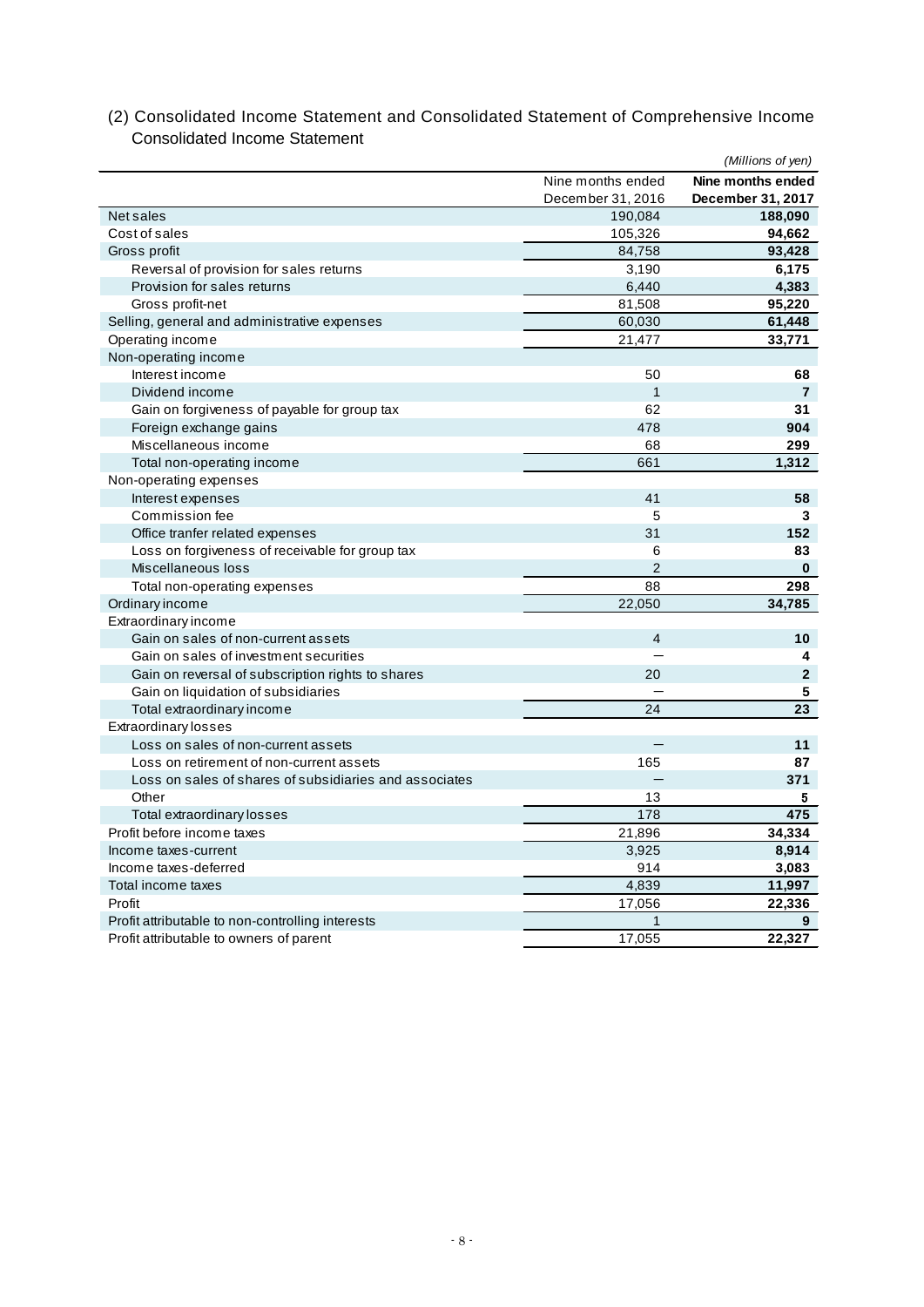## Consolidated Statement of Comprehensive Income

|                                                                |                   | (Millions of yen) |
|----------------------------------------------------------------|-------------------|-------------------|
|                                                                | Nine months ended | Nine months ended |
|                                                                | December 31, 2016 | December 31, 2017 |
| Profit                                                         | 17,056            | 22,336            |
| Other comprehensive income                                     |                   |                   |
| Valuation difference on available-for-sale securities          | 48                | (48)              |
| Foreign currency translation adjustment                        | (1,362)           | 609               |
| Remeasurements of defined benefit plans                        | 136               |                   |
| Total other comprehensive income                               | (1, 176)          | 568               |
| Comprehensive income                                           | 15,879            | 22.904            |
| (Breakdown)                                                    |                   |                   |
| Comprehensive income attributable to owners of parent          | 15,913            | 22,893            |
| Comprehensive income attributable to non-controlling interests | (34)              |                   |